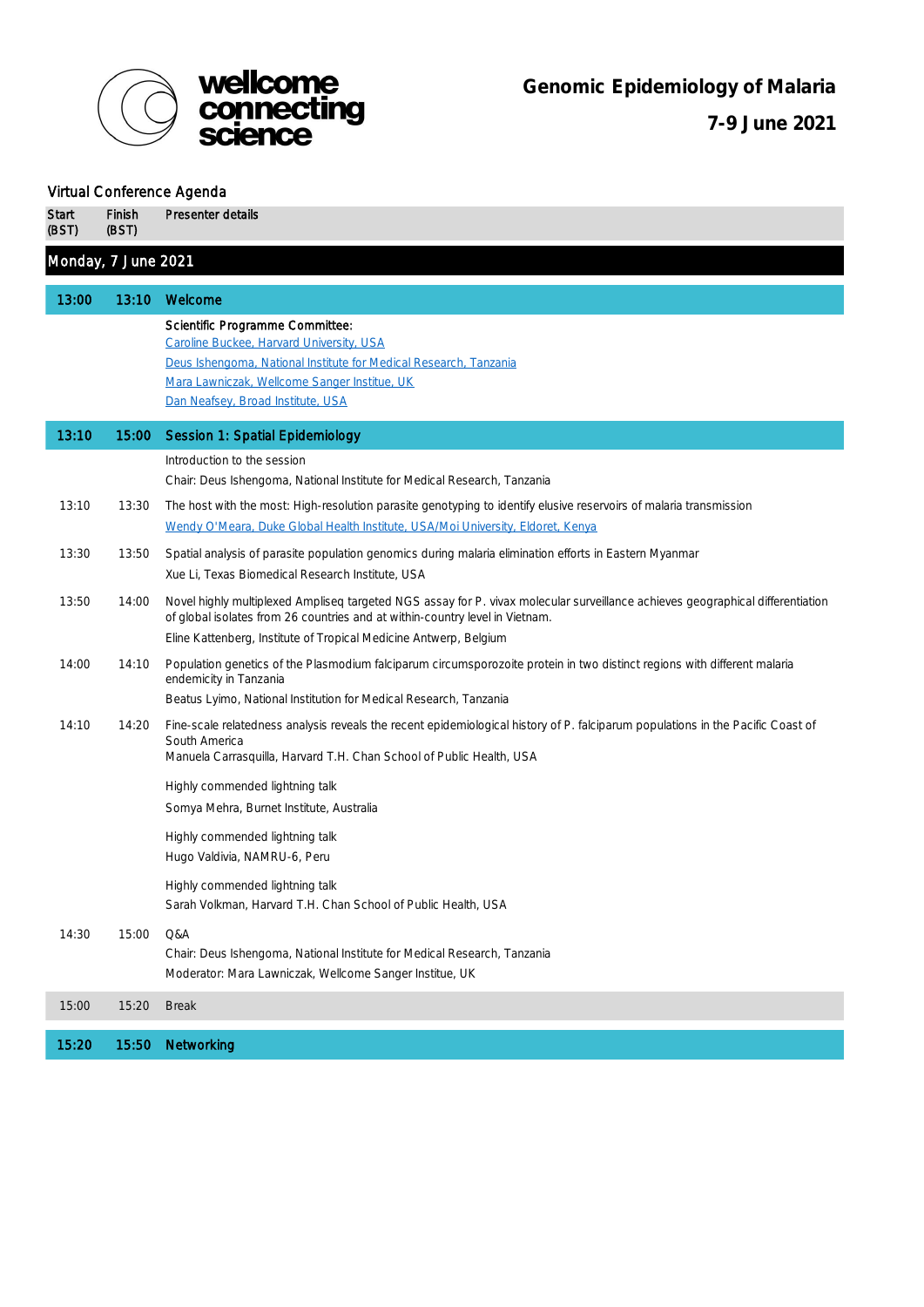

 **7-9 June 2021**

| 15:50 | 17:35 | Session 2: Insecticide Resistance                                                                                                                                                                              |
|-------|-------|----------------------------------------------------------------------------------------------------------------------------------------------------------------------------------------------------------------|
|       |       | Introduction to the session<br>Chair: Dan Neafsey, Broad Institute, USA                                                                                                                                        |
| 15:50 | 16:10 | Genomic structural variations and insecticide resistance in malaria vectors<br>Charles Wondji, Liverpool School of Tropical Medicine, UK                                                                       |
| 16:10 | 16:30 | Anopheles mosquitoes surveillance and genomics<br>Damaris Matoke-Muhia, Kenya Medical Research Institute, Kenya                                                                                                |
| 16:30 | 16:40 | Genetic variation in insecticide resistance genes - a pan-African perspective from 2,784 wild-caught Anopheles gambiae, coluzzii<br>and arabiensis mosquitoes<br>Chris Clarkson, Wellcome Sanger Institute, UK |
| 16:40 | 16:50 | Mapping the frequency of genetic mutations conferring insecticide target site resistance in African malaria vector species<br>Penelope Hancock, Imperial College London, UK                                    |
|       |       | Highly commended lightning talk<br>Amelie Wamba Ndongmo Regine, CRID-LSTM unit, Cameroon                                                                                                                       |
|       |       | Highly commended lightning talk<br>Naveen Kumar, Tata Institute for Genetics and Society, India                                                                                                                |
|       |       | Highly commended lightning talk<br>Petra Korlevic, EMBL-EBI, UK                                                                                                                                                |
|       |       | Highly commended lightning talk<br>Eric Lucas, LSTM, UK                                                                                                                                                        |
| 17:05 | 17:35 | Q&A<br>Chair: Dan Neafsey, Broad Institute, USA<br>Moderator: Caroline Buckee, Harvard University, USA                                                                                                         |
| 17:35 | 18:05 | Networking                                                                                                                                                                                                     |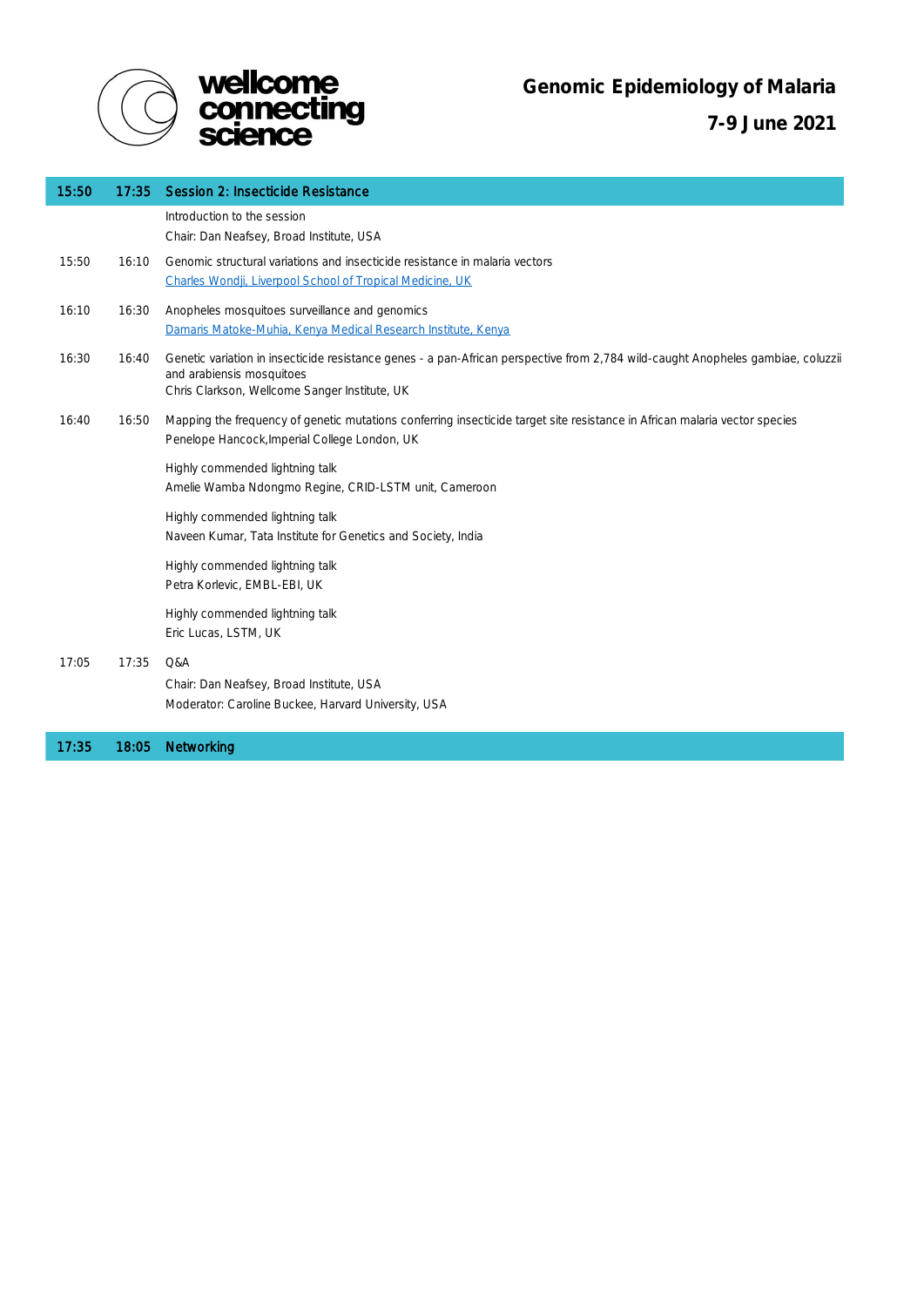



 **7-9 June 2021**

## Tuesday, 8 June 2021

| 13:00 | 14:20 | Session 3: Drug Resistance                                                                                                                                                                                                               |
|-------|-------|------------------------------------------------------------------------------------------------------------------------------------------------------------------------------------------------------------------------------------------|
|       |       | Introduction to the session<br>Chair: Dan Neafsey, Broad Institute, USA                                                                                                                                                                  |
| 13:00 | 13:20 | Genetic surveillance to support national malaria control in Vietnam<br>Nguyen Thanh Thuy Nhien, OUCRU, Vietnam                                                                                                                           |
| 13:20 | 13:30 | Molecular monitoring of Plasmodium falciparum to evaluate the interventions strategies in Senegal from 2015 to 2019<br>Yaye Die Ddiaye, Cheikh Anta Diop University, Senegal                                                             |
| 13:30 | 13:40 | Comparison of different genotyping methods for differentiating Plasmodium falciparum recrudescence from new infections in<br>antimalarial drug clinical trials<br>Annina Schnoz, Swiss Tropical and Public Health Institute, Switzerland |
|       |       | Highly commended lightning talk<br>Alfred AmambuaNgwa, MRC Unit The Gambia at LSHTM, Gambia                                                                                                                                              |
|       |       | Highly commended lightning talk<br>Irene Omedo, University of Oxford, UK                                                                                                                                                                 |
|       |       | Highly commended lightning talk<br>Aung Myint Thu, Shoklo Malaria Research Unit, Thailand                                                                                                                                                |
| 13:50 | 14:20 | Q&A<br>Chair: Dan Neafsey, Broad Institute, USA<br>Moderator: Deus Ishengoma, National Institute for Medical Research, Tanzania                                                                                                          |
| 14:20 | 14:50 | <b>Break</b>                                                                                                                                                                                                                             |
| 14:50 | 15:20 | Networking                                                                                                                                                                                                                               |
|       |       |                                                                                                                                                                                                                                          |
| 15:20 |       | 17:10 Session 4: Biological Insights from Genomes                                                                                                                                                                                        |
|       |       | Introduction to the session<br>Chair: Mara Lawniczak, Wellcome Sanger Institue, UK                                                                                                                                                       |
| 15:20 | 15:40 | Genetic and genomic approaches to inform malaria interventions and vaccine design<br>Amy Bei, Yale School of Medicine, USA                                                                                                               |
| 15:40 | 15:50 | The protective effect of sickle haemoglobin against severe malaria depends on parasite genotype<br>Gavin Band, University of Oxford / Wellcome Sanger Institute, UK                                                                      |
| 15:50 | 16:00 | Plasmodium falciparum histidine-rich protein 2 deletion is under recent positive selection in Ethiopia and threatens malaria<br>diagnostic and control strategies<br>Jonathan Parr, University of North Carolina at Chapel Hill, USA     |
| 16:00 | 16:10 | Within host evolution of malaria parasites revealed by single genome sequencing<br>Ian Cheeseman, Texas Biomedical Research Institute, USA                                                                                               |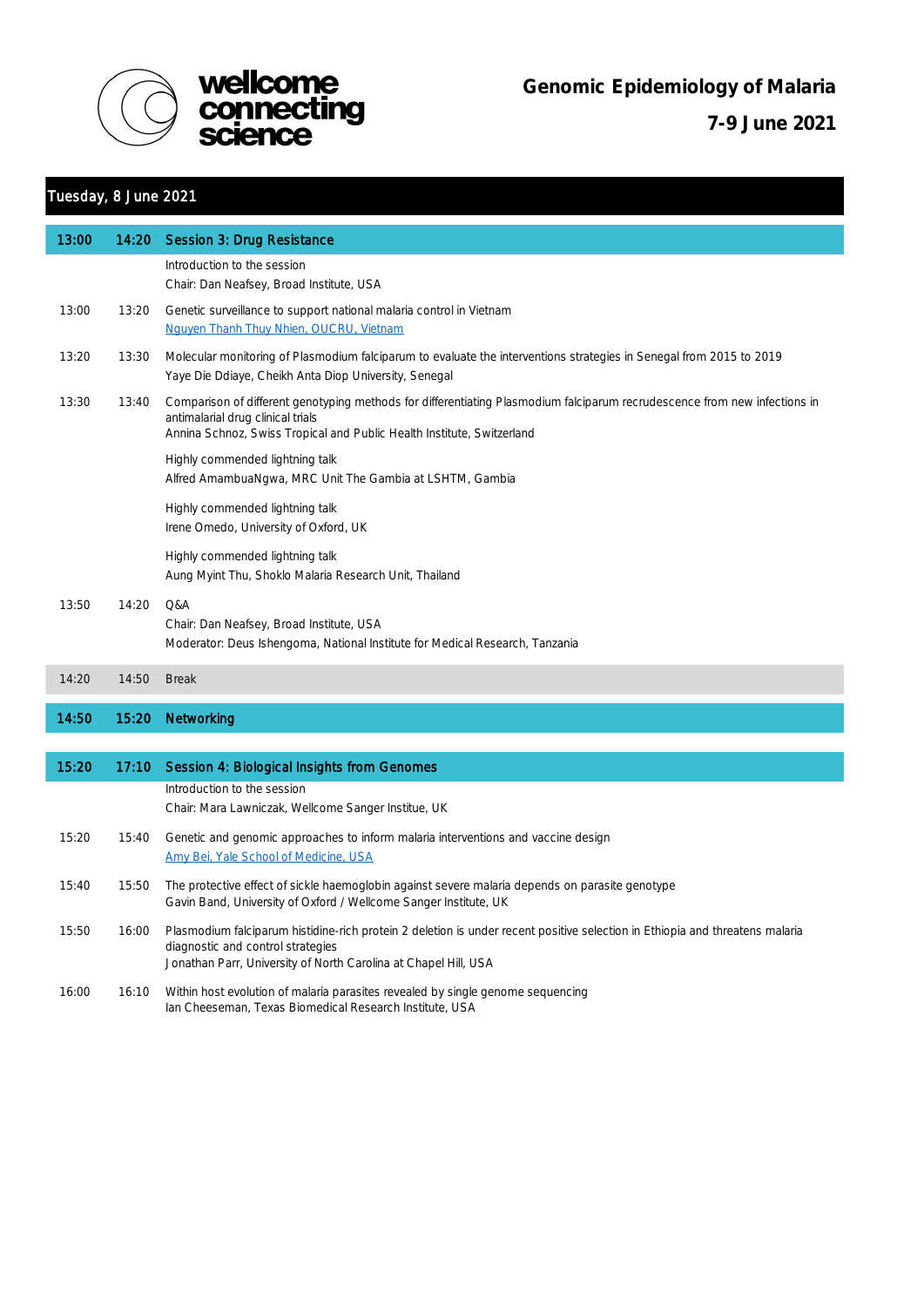

**Genomic Epidemiology of Malaria** 

 **7-9 June 2021**

| 16:10 | 16:20 | Improving statistical power in severe malaria genetic association studies by augmenting phenotypic precision<br>James Watson, MORU, Thailand |
|-------|-------|----------------------------------------------------------------------------------------------------------------------------------------------|
|       |       | Highly commended lightning talk<br>Kevin Esoh, University of Cape Town, South Africa                                                         |
|       |       | Highly commended lightning talk<br>Emily LaVerriere, Harvard University, USA                                                                 |
|       |       | Highly commended lightning talk<br>Alistair Miles, Wellcome Sanger Institute, UK                                                             |
|       |       | Highly commended lightning talk<br>Richard Pearson, Wellcome Sanger Institute, UK                                                            |
| 16:40 | 17:10 | Q&A<br>Chair: Mara Lawniczak, Wellcome Sanger Institue, UK<br>Moderator: Caroline Buckee, Harvard University, USA                            |
| 17:10 | 17:40 | Networking                                                                                                                                   |

## Wednesday, 9 June 2021

| 13:00 | 14:30 | Session 5: Bioinformatics Tools for 21st Century                                                                                                             |
|-------|-------|--------------------------------------------------------------------------------------------------------------------------------------------------------------|
|       |       | Introduction to the session<br>Chair: Mara Lawniczak, Wellcome Sanger Institue, UK                                                                           |
| 13:00 | 13:20 | Genealogical trees at the population scale<br>Jerome Kelleher, University of Oxford, UK                                                                      |
| 13:20 | 13:30 | High resolution Anopheles species assignment from a genus-wide sequencing approach<br>Marilou Boddé, University of Cambridge / Wellcome Sanger Institute, UK |
| 13:30 | 13:40 | Fast estimates of IBD from unphased polyclonal malaria infections with Dcifer<br>Inna Gerlovina, EPPIcenter at UCSF, USA                                     |
| 13:40 | 13:50 | A genomic surveillance platform for indel-rich genes from Plasmodium spp. using long-read amplicon sequencing<br>David Plaza, Karolinska Institutet, Sweden  |
|       |       | Highly commended lightning talk<br>Jacob Almagro Garcia, Oxford University, UK                                                                               |
|       |       | Highly commended lightning talk<br>Brice Letcher, EMBL-EBI, UK                                                                                               |
|       |       | Highly commended lightning talk<br>Kevin Wamae, University of North Carolina, USA                                                                            |
| 14:00 | 14:30 | Q&A<br>Chair: Mara Lawniczak, Wellcome Sanger Institue, UK<br>Moderator: Dan Neafsey, Broad Institute, USA                                                   |
| 14:30 | 14:40 | <b>Break</b>                                                                                                                                                 |